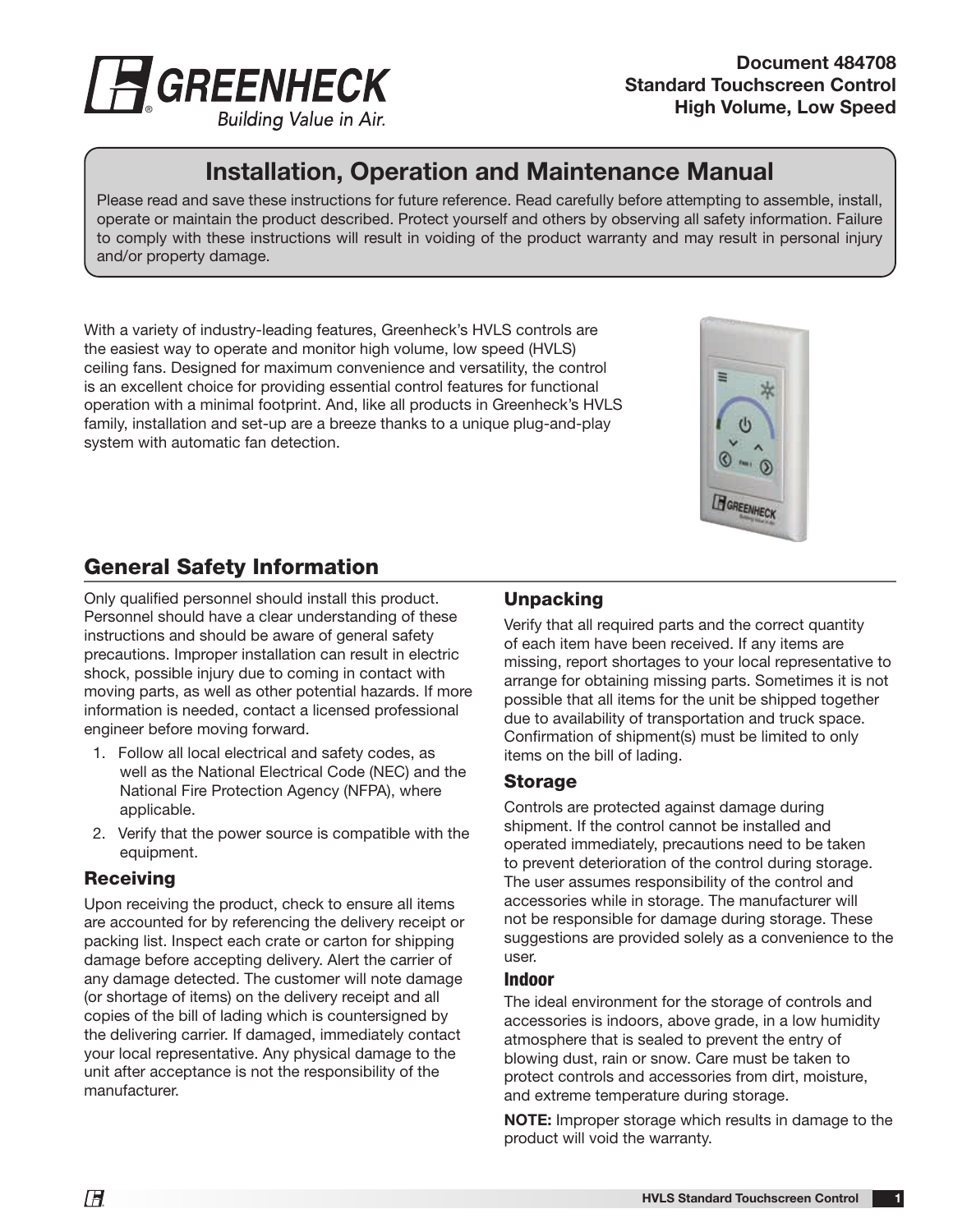# Control Components

Verify that all of the following parts and hardware have been received prior to beginning installation. Contact your local representative or the manufacturer if replacement parts are required.

NOTE: Additional parts (provided by others) may be required to complete the control installation, including additional wiring and hardware for mounting the control to the building structure.





Standard Touchscreen Control (1) Cover Plate (1) and Installation Screw (2)

# Installation

Using a 2 inch deep single gang outlet box, secure the control to the outlet box via the top and bottom mounting holes, which are behind the cover plate of the control.

- 1. Identify desired mounting location for the touchscreen control and mount a 2 inch deep, single gang junction box (by others) in accordance with the manufacturer's instructions.
- 2. Route a shielded, twisted pair CAT-5e communication cable from the HVLS fan to the junction box and secure appropriately.
- 3. Plug the shielded, twisted pair CAT-5e cable into the RJ45 port on the back of the touchscreen control, then place the control inside the junction box.
- 4. Secure the touchscreen control to the junction box using the provided installation screws.
- 5. Once the control is securely mounted, snap the cover plate onto the front of the control. Make sure the top side of the cover plate is aligned with the top side of the control (refer to alignment labels on control and cover plate).

IMPORTANT: Controls and HVLS fans must be installed with the supplied CAT-5e communication cable or shielded, twisted pair CAT-5e (by others) that complies with the following specifications. Cable must be twisted pair, shielded 26 ga. CAT-5e cable with a drain wire and must be compliant with ISO 11801. Cable must use shielded RJ45 connectors with a soldered drain and wiring configuration must follow EIA/TIA T568B wiring pinout. Individual CAT-5e cable lengths must not exceed 200 ft. in order to prevent network communication issues.

NOTE: Control is powered via shielded, twisted pair CAT-5e communication cable from the HVLS fan(s). No additional power source is required.

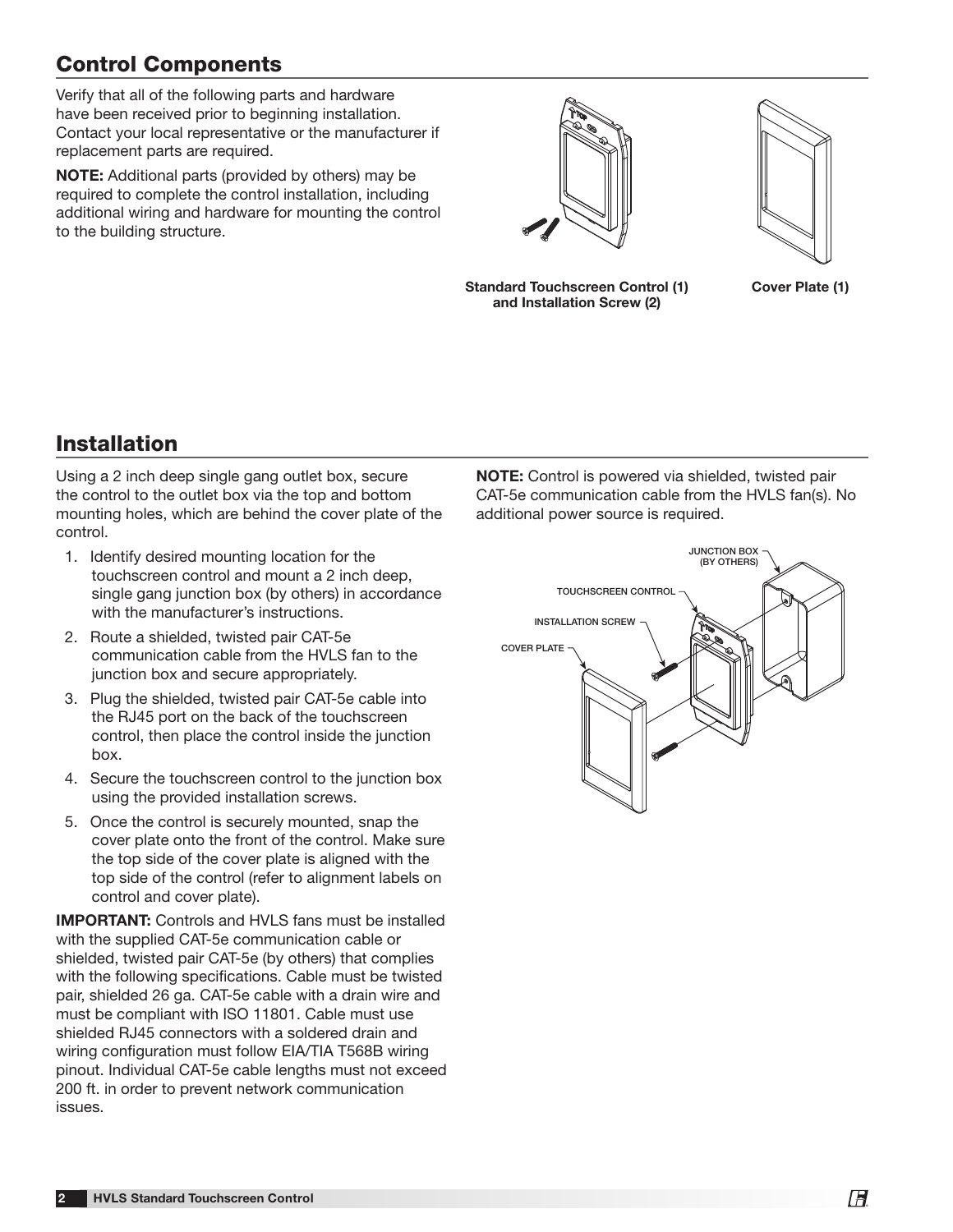# Pre-Start-Up Checks

If one control will be used to operate multiple fans, verify that the following fan networking steps have been completed prior to control start-up. Otherwise, turn to page 5 to continue with control operation.

## Daisy-Chain Communication Wiring

For proper network communication, HVLS fans must be daisy-chained together using the following instructions.

NOTE: All communication wiring must be installed in compliance with NEC 800-52 or similar. All communication wiring needs a minimum separation of 2 inches from high voltage unless installed in separate raceways/conduit. When possible, maintain 24 inches of separation.

1. Connect the first HVLS fan in the daisy-chain to the control using the shielded, twisted pair CAT-5e communication cable that was provided with the HVLS fan. CAT-5e cable can be plugged into any open receptacle on the RJ45 splitter located at the top of the fan's downtube.

IMPORTANT: Controls and HVLS fans must be installed with the supplied CAT-5e communication cable or shielded, twisted pair CAT-5e (by others) that complies with the following specifications. Cable must be twisted pair, shielded 26 ga. CAT-5e cable with a drain wire and must be compliant with ISO 11801. Cable must use shielded RJ45 connectors with a soldered drain and wiring configuration must follow EIA/TIA T568B wiring pinout. Individual CAT-5e cable lengths must not exceed 200 ft. in order to prevent network communication issues.

- 2. Plug an additional shielded, twisted pair CAT-5e control cable into the 2-way RJ45 splitter located at the top of the downtube on the first fan. Connect the other end of this CAT-5e cable into the 2-way splitter on the next fan.
- 3. Repeat step 2 for subsequent fans until all fans in the chain are connected in series, as shown in the drawing below.



**D** CONTROL

# Fan Networking

If networking multiple fans to run using a single control source, the dipswitch settings on each fan's VFD circuit board may need to be adjusted. Follow the instructions on page 4 to adjust settings for the First Fan and All Remaining Fans.

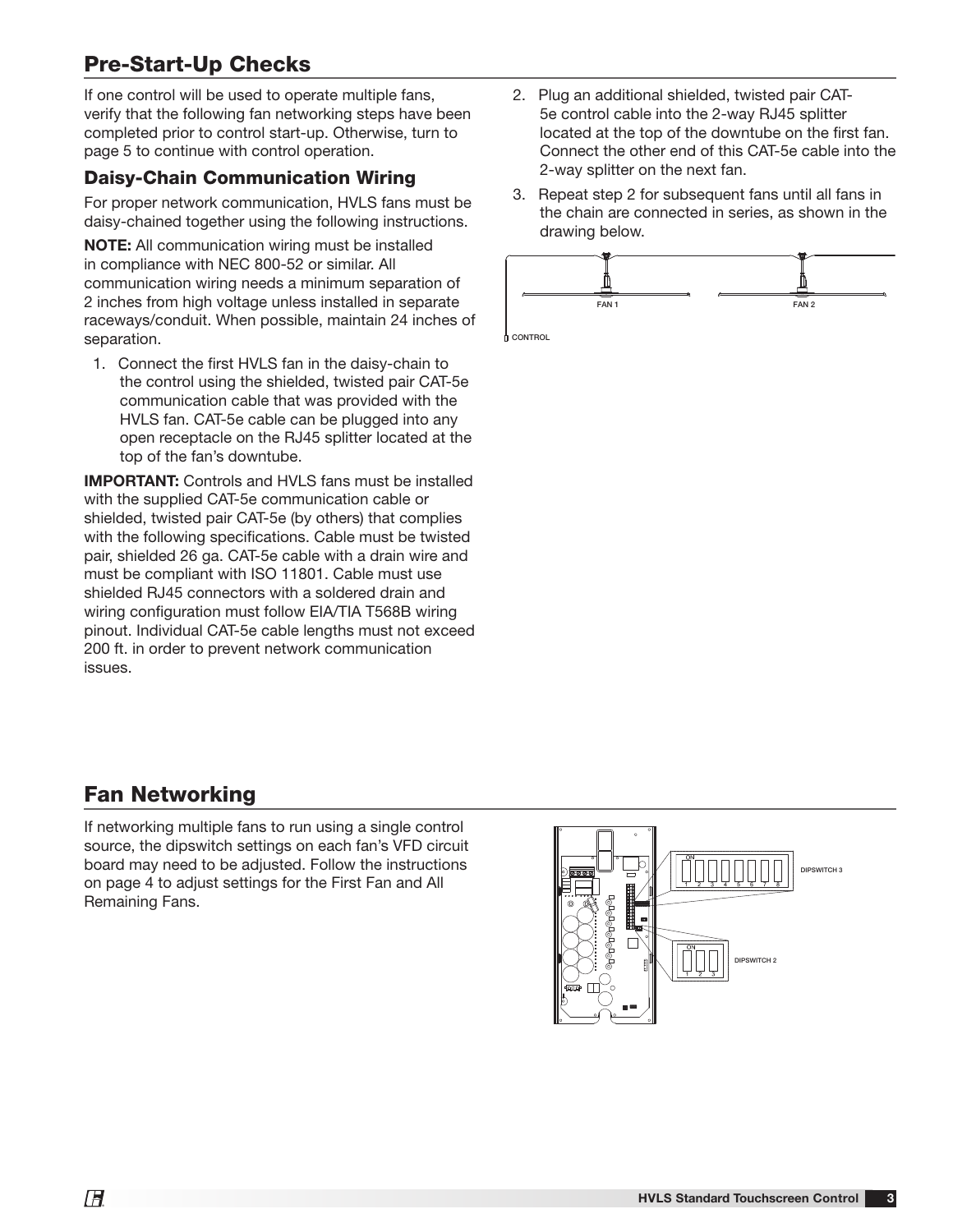## First Fan



- 1. Determine the first fan in the network daisy-chain by identifying the fan that is connected directly to the control source.
- 2. Remove the front VFD cover from the first fan in the network using a phillips screwdriver.
- 3. Dipswitch 2 is used to set parameters that improve network function. Verify that each of the switches on dipswitch 2 are set as follows:
	- Position 1 Off
	- Position 2 On

Position 3 – On

4. Verify that each of the switches on dipswitch 3 are set as follows. Positions 1 – 5 are used to set the Modbus address of the fan and should be set as shown below from the factory (Modbus address #2).

IMPORTANT: Positions 6-8 are used to set parameters needed for fan operation and should not be adjusted.

- Position 1 On
- Position 2 Off
- Position 3 Off
- Position 4 Off
- Position 5 Off
- Position 6 On
- Position 7 Off
- Position 8 Off
- 5. Reinstall the front VFD cover.

## **All Remaining Fans**



- 1. Remove the front VFD cover using a phillips screwdriver.
- 2. On the communication wiring terminal strip, remove the 24V (brown-white) wire and cap with a wire nut or heat shrink. Additionally, remove the drain wire that is attached to the circuit board mounting screw and isolate from all circuit board components using heat shrink.
- 3. Set dipswitch 2 as shown below. Dipswitch 2 is used to set parameters that improve network function and will need to be adjusted for all fans in the network except for the first fan.

 Position 1 – Off Position 2 – Off Position 3 – Off

4. Adjust positions 1-5 on dipswitch 3 so that each successive fan has a unique Modbus address. A table with possible Modbus addresses is shown below.

IMPORTANT: Positions 6-8 are used to set parameters needed for fan operation and should not be adjusted.

NOTE: It is good practice to use successive Modbus addresses for networked fans, but this is not necessary for proper functioning of the network.

5. Reinstall the front VFD cover.

| <b>Modbus Address Settings - Dipswitch 3</b> |                 |     |                                     |     |               |                            |
|----------------------------------------------|-----------------|-----|-------------------------------------|-----|---------------|----------------------------|
| <b>Modbus</b><br><b>Address</b>              | <b>Position</b> | 2   | Position   Position   Position<br>3 | 4   | Position<br>5 | <b>Position</b><br>6, 7, 8 |
| 2                                            | On              | Off | Off                                 | Off | Off           |                            |
| 3                                            | Off             | On  | Off                                 | Off | Off           |                            |
| $\overline{4}$                               | On              | On  | Off                                 | Off | Off           |                            |
| 5                                            | Off             | Off | On                                  | Off | Off           |                            |
| 6                                            | On              | Off | On                                  | Off | Off           | Do Not                     |
| 7                                            | Off             | On  | On                                  | Off | Off           | Modify                     |
| 8                                            | On              | On  | On                                  | Off | Off           |                            |
| 9                                            | Off             | Off | Off                                 | On  | Off           |                            |
| 10                                           | On              | Off | Off                                 | On  | Off           |                            |
| 11                                           | Off             | On  | Off                                 | On  | Off           |                            |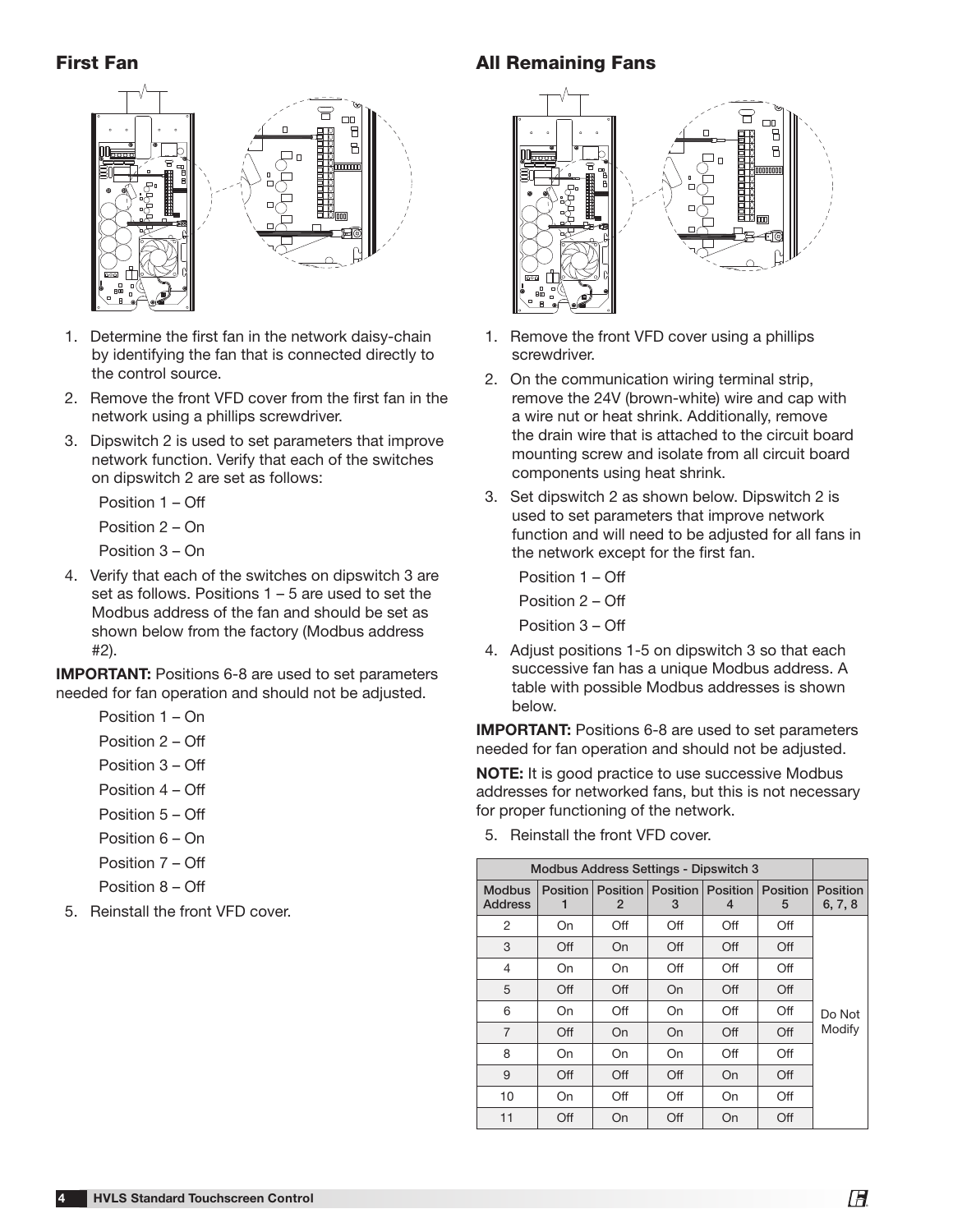# **Operation**

## Initial Setup

Before applying power to control, confirm Modbus addresses of the fans. (If used in a networked application.)

- 1. Apply power to the HVLS control. The control will display "Initializing Control" and "Setting up Firmware".
- 2. Once the control initializes, it will begin searching for fans. The control will display its searching progress at the bottom of the screen.
- 3. Once fan searching is complete, the control will indicate the number of fans discovered on the network. If the correct number of fans is found, tap the "Next" button. Otherwise, verify all electrical and shielded CAT-5e connections to HVLS fans and tap the "Retry" button to search for fans again.
- 4. After the number of fans is confirmed, the control will ask the user if a passcode is desired. To set up a passcode, tap the yes button, type a four digit passcode on the pop-up keyboard, and tap save. To skip this step, tap the no button.
- 5. The subsequent screen will show each of the fans discovered. Each fan will have a Modbus address, followed by a default name.
- 6. Tap on any of the fans to configure them. The available configuration options are explained below.

NOTE: It is recommended that each fan be configured correctly during initial setup. Individual fans will not operate until configuration has been fully completed.

## • Fan Name

 To change the default fan name, tap the "Fan Name" button. Enter the desired fan name using the pop-up keyboard, then tap "Enter" to save.

• Blade Count

 Tap the "Blade Count" button to cycle through the available options until the correct blade count is shown for the chosen fan.

• Fan Diameter

 Tap the "Fan Diameter" button to cycle through the available options until the correct diameter is shown for the chosen fan.

**Rotation** 

 Tap the "Rotation" button to toggle between forward (downward airflow) and reverse (upward airflow) fan operation.

• LED Light

 Tap the "LED Light" button to toggle between yes and no answers. Yes indicates that an LED light is installed on the chosen fan, no indicates that an LED light is not installed.

6. After all fans have been configured, tap the "Next" button to finish initial setup.

## Fan Operation Mode

After completing initial setup, the control will display a menu with the following functions:

## Fan Control

Use this menu to select and control each fan individually or as a single group using the global power button.

**Global Power** 

 Tap the global power button to turn all fans on or off depending on their current status. The fans will power up to their individual speed setting programmed on the individual fan control page.

• Individual Fans

 Tap the button for each individual fan to adjust single fan operation and brightness of the LED light (if applicable). The available control functions on the subsequent screen are explained below.

Fan / Light Bulb Icons - Tap the fan or light bulb icon shown on the top right side of the screen to toggle between fan and LED light control modes. When the fan icon is shown, all other buttons on screen will control fan operation. When the light bulb icon is shown, all other buttons on screen will control LED light operation (if applicable).

Power Button – Tap the power button to turn the selected fan or LED light on or off (if applicable). The power button will turn green to indicate that power is on, black to indicate that power is off, or red to indicate a fault.

 Up and Down Arrows – Tap the up and down arrows to adjust fan speed or LED light brightness. A green indicator bar will display the current setting in 10% increments.

Left and Right Arrows - Tap the left and right arrows to change the fan or LED light that is being controlled.

## Fan Settings

If adjustment is needed after initial setup, use this menu to change individual fan settings using the following steps.

• Fan Name

 From this menu, tap the fan name button. Change the name of the fan using the pop-up keyboard. Once the desired fan name is showing correctly, press enter to save.

**Rotation** 

 To change the fan rotation direction, tap the rotation button to toggle between forward and reverse.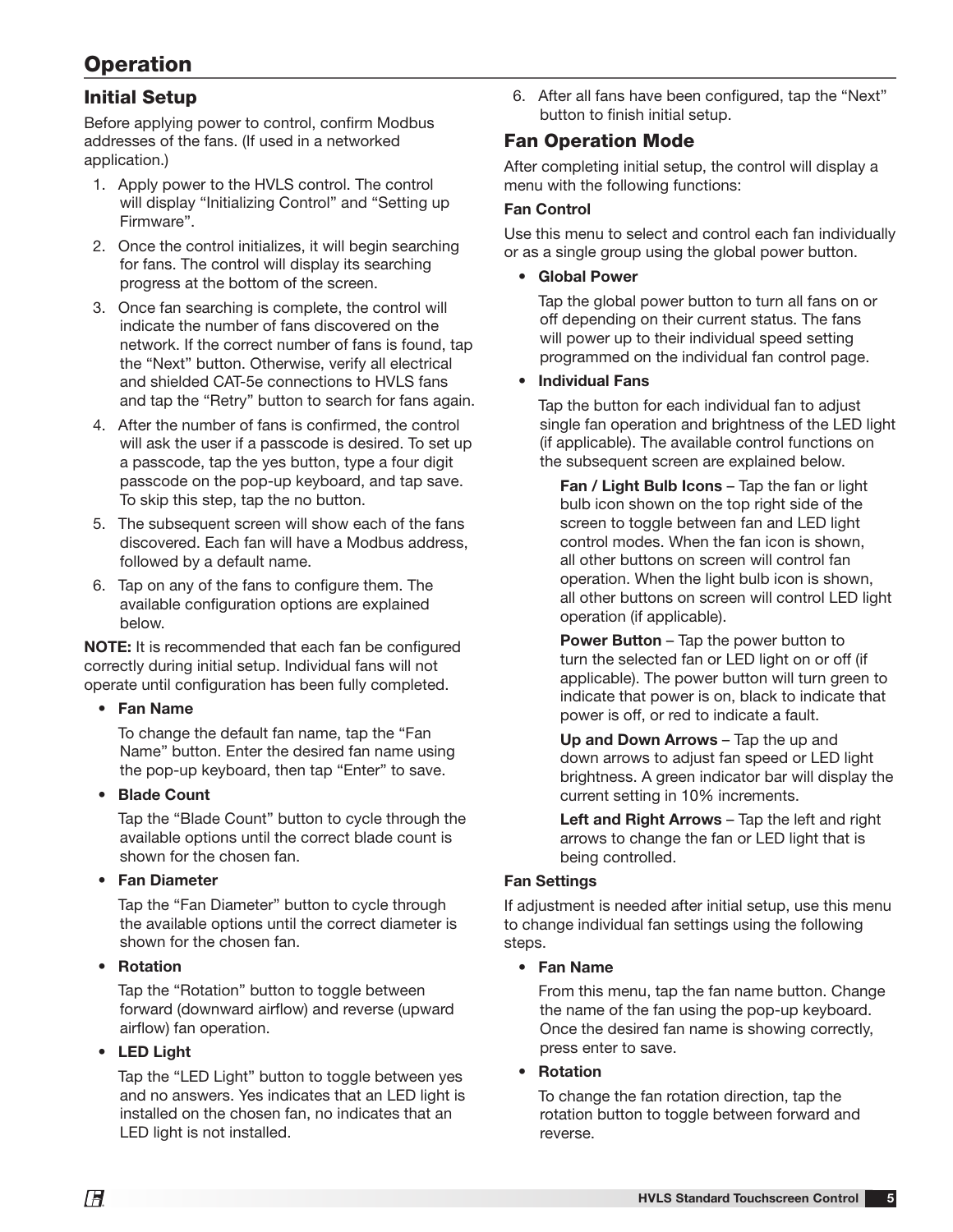### **Blade Count**

 If the displayed blade count does not match the actual blade count of the fan, tap the blade count button until the correct number appears.

#### **Fan Diameter**

If the displayed fan diameter does not match the actual diameter of the fan, tap the fan diameter button until the correct value appears. Numbers represent nominal fan diameters in feet.

### • LED Light

If the displayed answer is incorrect, tap the button to toggle between yes and no until the appropriate answer is selected.

• Save

After adjusting fan settings, tap the save button. Tapping the arrow in the top left corner of the screen will also save.

### Fan Info

Use this menu to display fan diagnostics that can be useful for reference or troubleshooting. The available diagnostics are explained below.

### • Modbus Address

Displays the Modbus address of the selected fan.

**Drive Firmware** 

 Displays the firmware version that is installed on the VFD of the selected fan.

### • Op. Status

 Displays the operating status of the selected fan. Refer to the table below for text descriptions of each status code, or tap the Op. Status button for a pop-up description.

| <b>OpStatus Code</b> | Meaning                                       |
|----------------------|-----------------------------------------------|
|                      | System is functioning normally                |
|                      | Comm CRC errors                               |
| 2                    | Drive (VFD) fault                             |
| 3                    | Motor temperature warning                     |
|                      | Drive (VFD) warning                           |
| 5                    | Fire relay input is active (VFD is inhibited) |
| հ                    | Wind shut down is active                      |

NOTE: Turning the fan off and on at the Individual Fan screen will initiate a check to see if the fault status has cleared.

### • Fan Speed

Displays the RPM of the selected fan.

## • Operating Hours

Displays the total hours of operation for the selected fan.

## Global Settings

Use this menu to change settings for the control itself.

#### • Display Settings

 Tap the Display Settings button to open a submenu with options for adjusting display brightness and timeout as shown below. After setting the desired brightness and timeout, tap the back arrow in the top left corner to save the settings.

 Brightness – Change the brightness of the display by tapping the brightness button. The screen will change accordingly in 10% increments.

**Timeout** – Change the display's timeout duration by tapping the timeout button. Timeout options are 10 sec., 20 sec., 30 sec., 1 min., 2 min., or none.

 NOTE: If a passcode has been set by the user, the control will lock after the timeout duration. The user will be prompted to enter their passcode in order to continue operation of the control.

### • Help

 Tap the help button to access the manufacturer's customer support phone number.

### • Manufacturer Settings

 This menu is used to reset the user's passcode, reset the control to factory settings, and access additional features of the control. The menu is locked with a passcode to prevent unnecessary access to these features. Please contact the manufacturer using the customer support phone number on the help menu for the required passcode.

**Firmware** 

 Tap to display the current firmware version that is installed on the control. The user may be asked to provide this information during troubleshooting calls.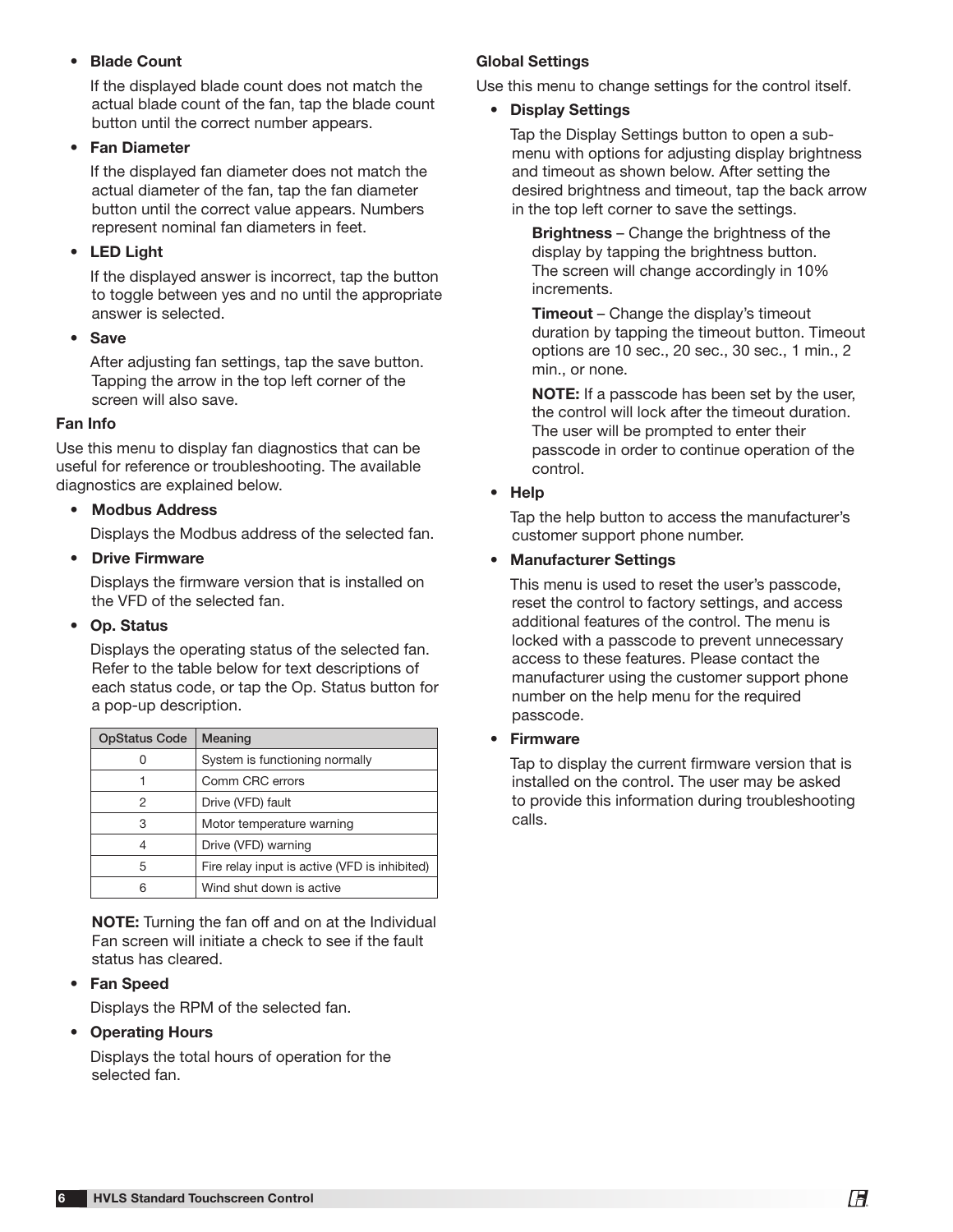## Fault Code Causes and Possible Solutions

| <b>CODE</b> | <b>FAULT</b>              | <b>DESCRIPTION</b>                                        |
|-------------|---------------------------|-----------------------------------------------------------|
| $\Omega$    | No Fault                  |                                                           |
|             | Modbus Timeout            | No activity on Modbus (check control connection)          |
| 2           | <b>Impact Detection</b>   | Unexpected change in speed and/or torque indicates impact |
| 3           | Motor Over Temperature    | Motor temperature exceeds 110°C                           |
| 4           | Drive Over Temperature    | Drive components over 110°C                               |
| 5           | <b>Bus Over Voltage</b>   | DC Bus voltage is greater than 385v                       |
| 6           | <b>Bus Under Voltage</b>  | DC Bus voltage is less than 140v                          |
|             | <b>Phase Over Current</b> | Phase Current is greater than 6A RMS                      |
| 8           | Microcontroller High Temp | Microcontroller Unit Temperature is greater than 110°C    |
| 9           | Overspeed Fault           | Blade Speed is greater than 300 rpm                       |